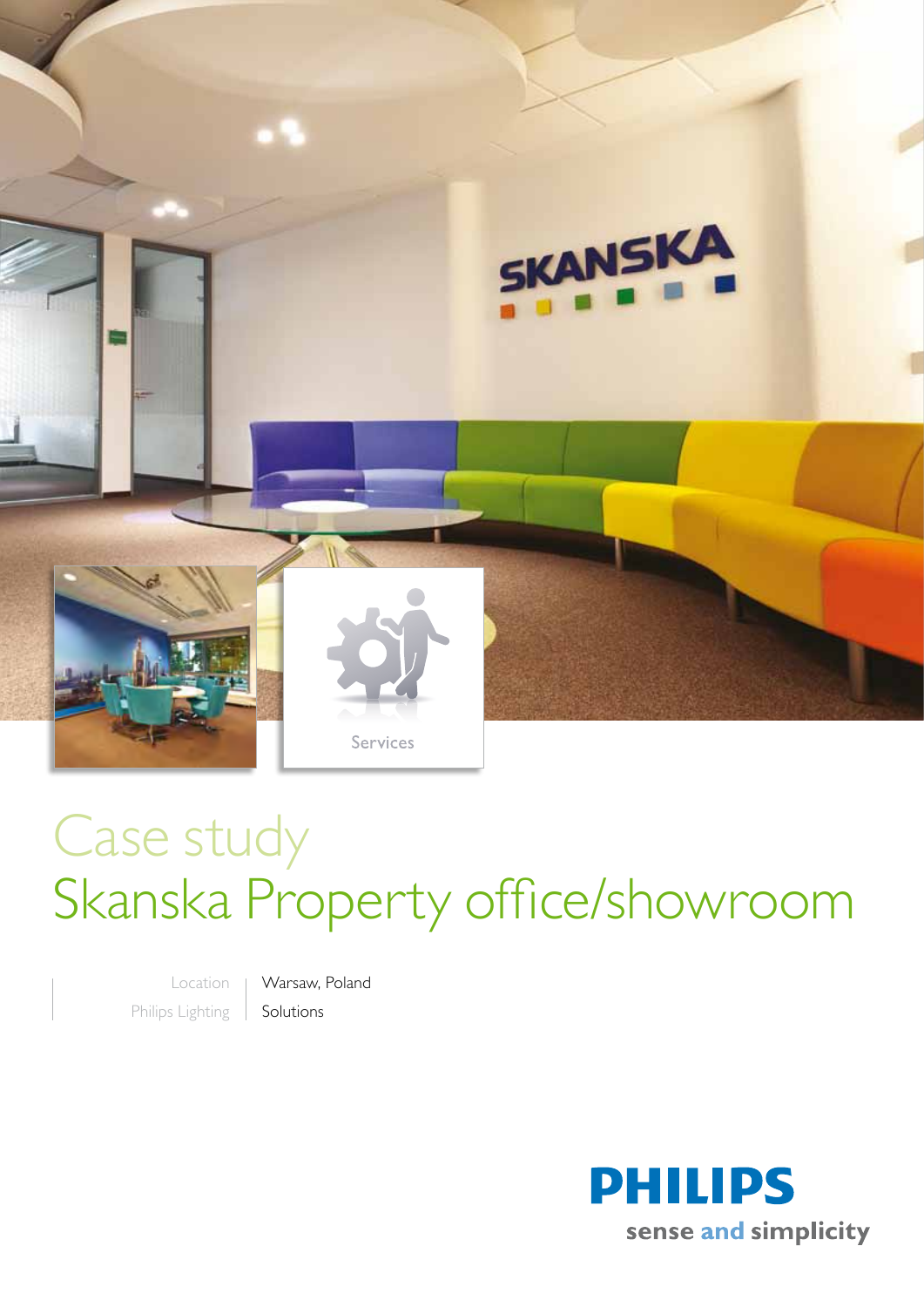"We are delighted to include the latest innovations from Philips Lighting in our project. It enables us to offer even greater value for tenants as well as our investors."

Waldemar Olbryk President Skanska Property Poland

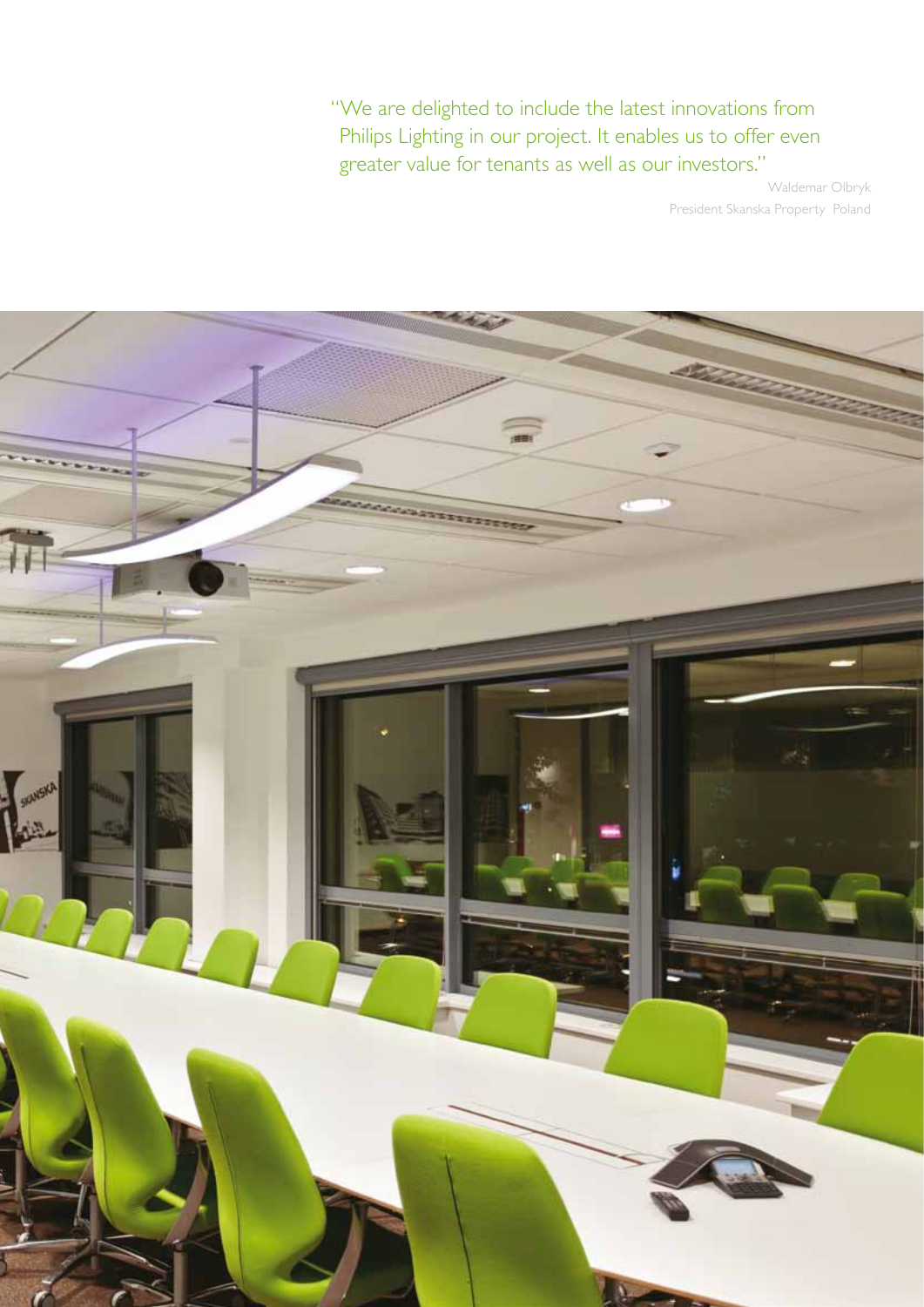# Helping Skanska Property Poland meet "deep green" goals

## Fast Facts

#### Project

Skanska Property Poland office/showroom

Location Warsaw, Poland

#### Philips Lighting products

LuxSpace, DayWave, DayZone, TurnRound, Philips Dynalite

## **Background**

Skanska is a Fortune 500 company, a member of the UN Global Compact and one of the world's ten largest construction companies. The group develops offices, homes and infrastructure projects –such as schools and roads – around the world. Skanska aims to be a leader in quality, green construction, work safety and business ethics, and already follows a holistic and comprehensive approach in creating sustainable solutions for its own customers. In Poland, the Skanska Property office buildings are LEED certified, and generally consume 25% less energy than limits set by national standards.

## The Challenge

With such a track record, Skanska is obviously already a model for doing business and operating in a sustainable way – but the company continues to set even higher goals. The Polish office has even embarked on an ambitious journey to go "Deep Green" in their building approach. For this, they needed a lighting partner that could provide them with the best possible long-term support, and so they began collaborating with Philips. In terms of lighting, Deep Green entails maximizing simplicity by delivering robust and long-lasting solutions that are also flexible enough to allow for continuous alterations, transformations and upgrades. This combination will make it possible to increase user comfort and reduce energy bills even more, and to get closer to near-zero environmental impact in terms of building operation and management.

#### Philips Lighting services

Solution design, programming, commissioning, lifecycle services

#### Project Team

Robert Rzepinski, Robert Karwacki (Philips Lighting) Michal Pilarski (Skanska Property Poland)

## The Solution

The solution that Skanska wanted Philips Lighting to design had to truly "outperform" in terms of user experience, energy efficiency and total lifecycle costs: the company had set an ambitious energy-efficiency target of  $10 \text{W/m}^2$  – a level that surpassed that of their already-existing, highly efficient lighting systems. After insightful testing of products from the LED and Controls portfolios, Philips Lighting put together a golden combination: comfortable general lighting (DayZone); two types of downlights (dimmable LuxSpaces and flexible TurnRounds); and luminaires that recreate the rhythms of natural light (DayWave). The combination is not only extremely energy efficient, but also delivers lighting that enhances creativity and productivity in the workplace.

## **DayZone**

Philips Lighting programmed and commissioned the entire system for Skanska, thereby ensuring that all of these state-of-the art luminaires were connected via a smart, intuitive Philips Dynalite control system. This allows users to easily create perfect lighting scenarios for a variety of purposes in the most energy efficient way possible, by using a combination of natural and artificial lighting. And it couldn't be more intuitive, since the blinds, shutters and lighting are all integrated into – and operated by – the same, user-friendly controls system!